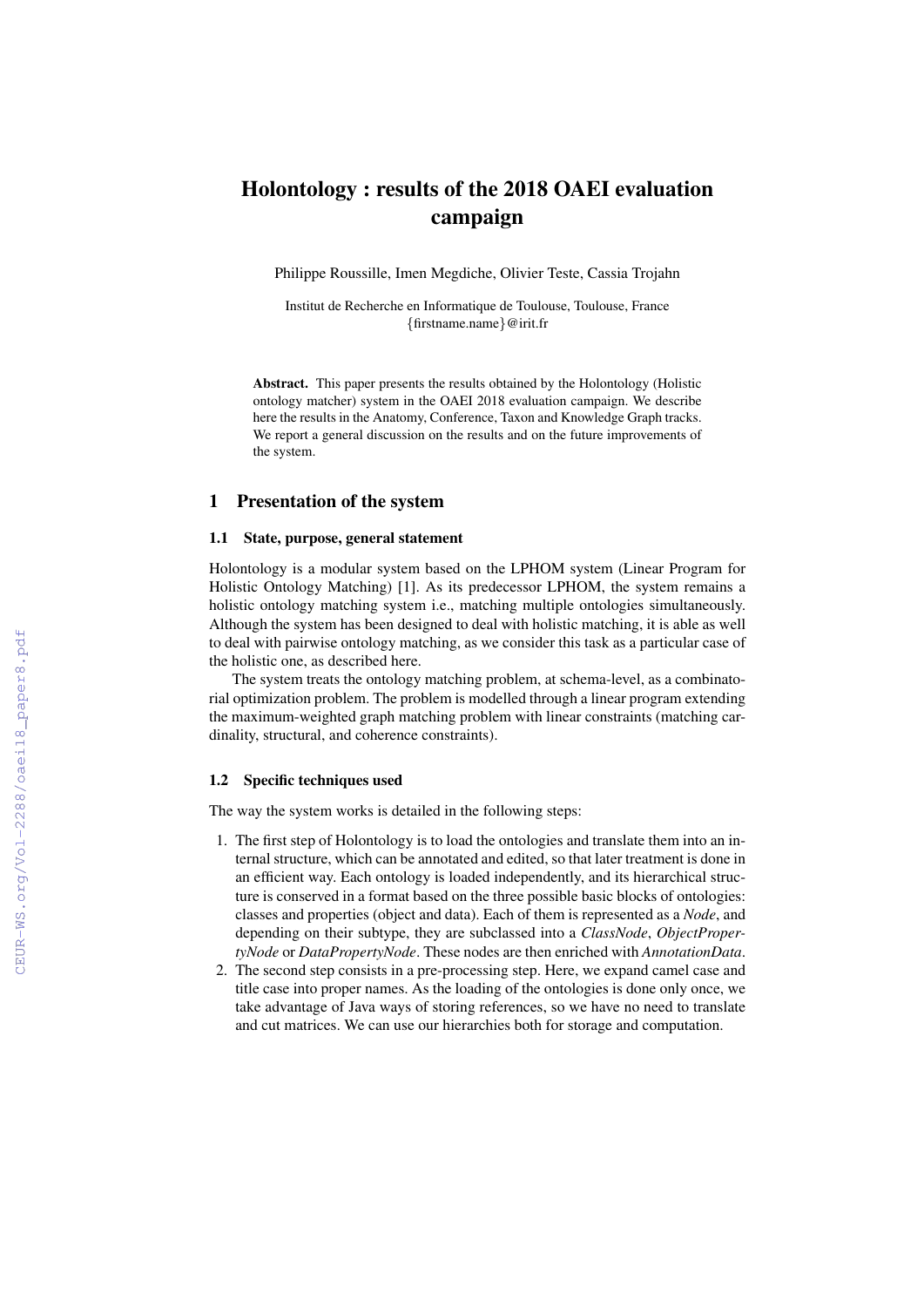- 2 Philippe Roussille, Imen Megdiche, Olivier Teste, Cassia Trojahn
- 3. The third step computes a cartesian product between all the entities of same type (classes and properties) in order to build a similar linear program using the same framework as LPHOM, as described below.
- 4. The fourth step leads a second wave of pre-processing, in such a way that new relations are created. For example, this is the step where we compute tense similarity (seeing whether or not an object property is passive or active towards its classes). More precisely, for each property, we compute its polarity using tense analysis, e.g. *Author reviews Paper* (active) vs. *Paper reviewed by Author* (passive). This allows *reviews* matching *reviewed by reversed*.
- 5. The fifth step applies a combination of different similarity measures (exact match, Levenstein, Jaccard, and Lin), drawing both from the *AnnotationData* build in the previous steps, and the constraints based on ontologies themselves.We have tested the combination of similarity measures and the results reported here are in terms of 'exact match' over the pre-processed entity naming and annotations (considering the exact match between tokens). As expected, we obtain good values in terms of precision, as better discussed below.
- 6. The sixth step converts the given constraints in a form that can be used by a solver. We choose CPLEX for its ability to perform optimizations, and we manage probable thresholds if needed. Unlike LPHOM, we provide all the constraints, and we do not apply any cutting in this step.
- 7. In the seventh step, we take the given result from the solver and convert it in an alignment that can be exported in RDF.
- 8. In the (optional) eight step, we combine the alignment result and run step five to seven if needed to reinforce the obtained results.

# 1.3 Adaptations made for the evaluation

Due to a huge incompatibility between some libraries used in the SEALS client and ours, we had to create a fully executable jar in the conf/ directory, and call this jar from the SEALS bridge. The bridge grabbed the URI of the two ontologies passed as arguments, and wrote them to a file called "bridge-ontologies.url", then called the holontology.jar in the conf directory, waiting for its full execution. holontology.jar opens the created "ontologies.url", reads the two URIs, and does the processing. The result is written in the "result.alignment" file. The bridge then reads the result file and returned it to the SEALS client.

## 1.4 Link to the system and parameters file

Holontology, as its predecessor LPHOM, is not available as an open-source. The version we present here is meant to be more modulable than LPHOM, and handles the problem differently, by insisting on annotating data and using structures instead of matrices. The .zip for the SEALS jar can be retrieved at https://cloud.irit.fr/index. php/s/gReZo8yaRDqdmjk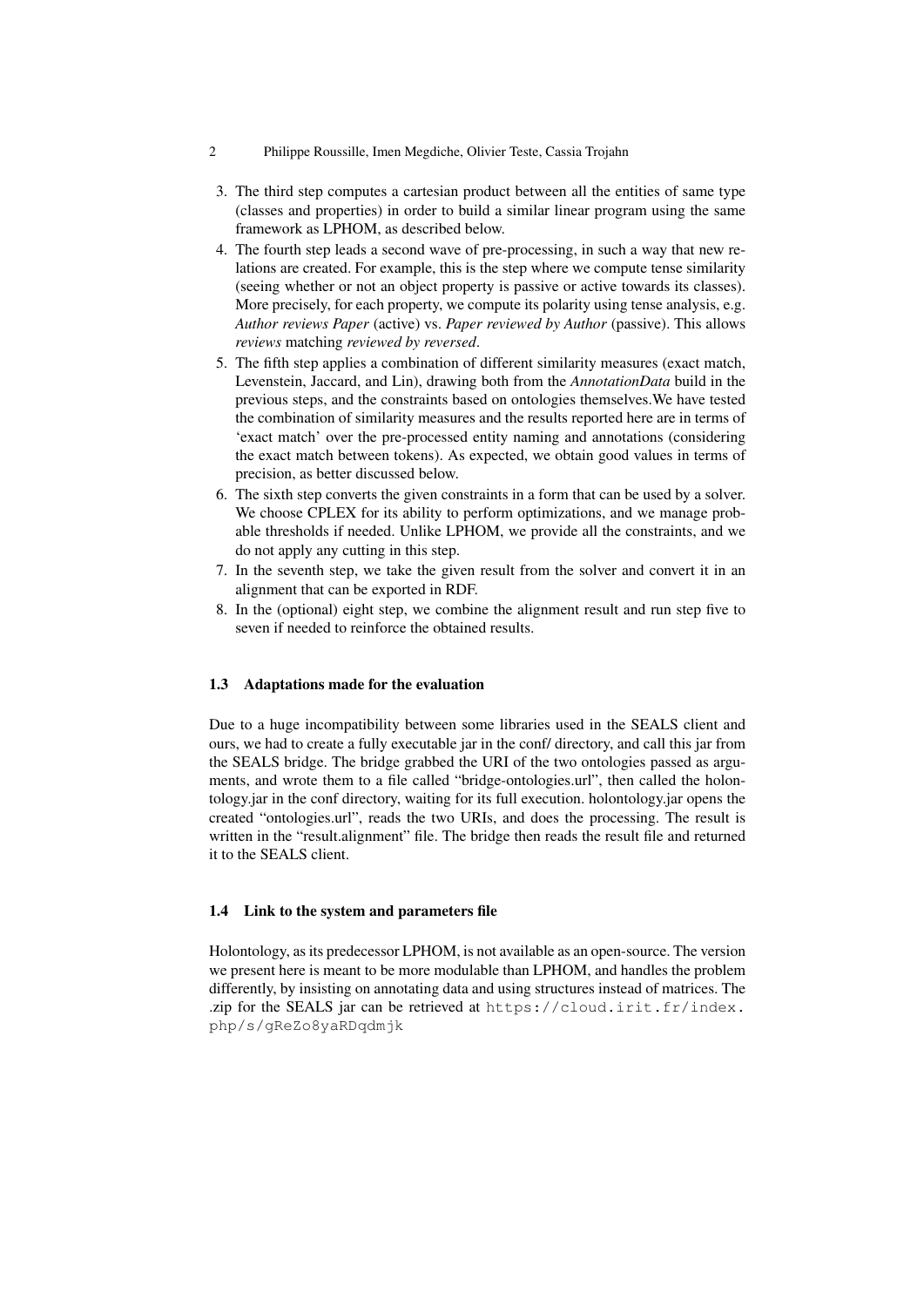#### 1.5 Link to the set of provided alignments

The generated alignments are available at https://cloud.irit.fr/index. php/s/hv3oALXN6fHuZWi.

## 2 Results

The reader can refer to the OAEI web pages for the results of Holontology in the Anatomy, Conference, Taxon and Knowledge Graph tracks as well a comparison with other participants. Here, we provide a first discussion and comments on our results.

#### 2.1 Anatomy track

Our results for the Anatomy track are summarised in Table 2.1. Compared to the evaluation of LPHOM in OAEI 2016<sup>1</sup>, we observe that globally the quality of results decreases, for instance the F-measure looses 0.3 points. These results can be explained by two choices in Holontology. First we only use exact match (we observe that Holontology returns only 456 alignments compared to LPHOM which returns 1555 alignments). Second we do not cut results according to that (i.e, we do not apply any threshold). However, we observe that Holontology is 8 times faster that LPHOM.

| Matcher                                    |  |  |           | Runtime Size Precision F-Measure Recall Recall+ Coherent |             |  |  |
|--------------------------------------------|--|--|-----------|----------------------------------------------------------|-------------|--|--|
| $Holontology$ 265                          |  |  | 456 0.976 | 0.451                                                    | 0.294 0.005 |  |  |
| <b>Table 1.</b> Results for Anatomy track. |  |  |           |                                                          |             |  |  |

## 2.2 Conference track

Our results for the Conference track are summarised in Table 2.2. Contrarily to the anatomy track, the results of Holontology are better than the results of LPHOM for the conference track. Globally, Holontology gains in recall for the different tasks in this track. We can explain that by the different pre-processing strategies that have been implemented in Holontology compared to LPHOM. By comparing the different tasks, the tool needs additional efforts to handle data and object properties that occur in the M2 tasks.

## 2.3 Complex track (Taxon task)

Hontology is not able to deal with complex matching and has not been initially registered to this track. However, given that only 3 systems have been registered to the complex track, the organisers have also run the systems registered to Anatomy and Conference on the complex datasets. Hence, the results reported for Hontology are in terms of simple generated alignments.

<sup>1</sup> http://oaei.ontologymatching.org/2016/results/anatomy/index.html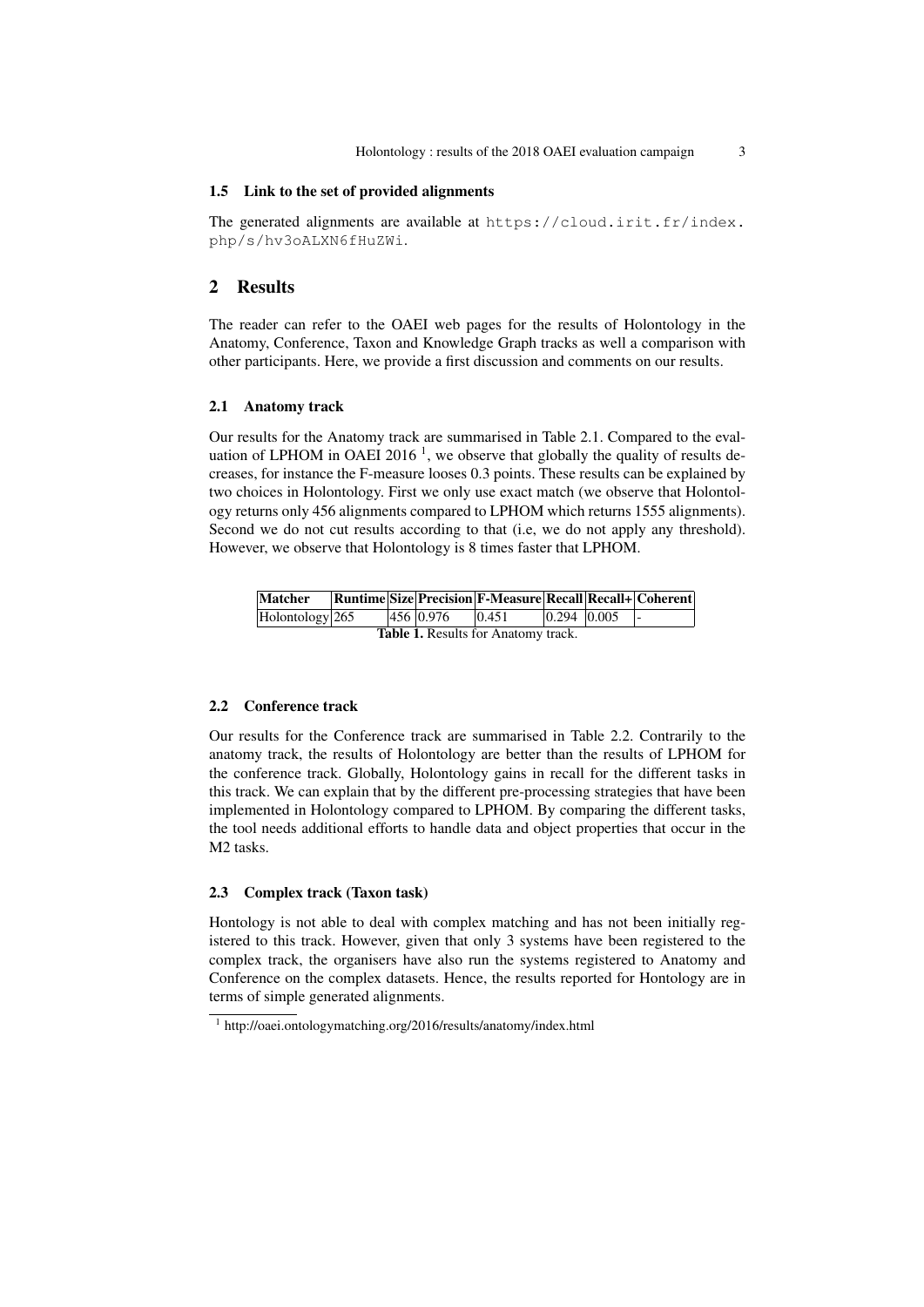4 Philippe Roussille, Imen Megdiche, Olivier Teste, Cassia Trojahn

| <b>Track</b>           |              |      | Rank Prec. F.5-measure F1-measure F2-measure Recall |                |      |                |
|------------------------|--------------|------|-----------------------------------------------------|----------------|------|----------------|
| ra1-M1                 | 8/13         | 0.88 | 0.78                                                | 0.67           | 0.59 | 0.54           |
| ra1-M2 11/13 0.22      |              |      | 0.17                                                | $ 0.13\rangle$ | 0.1  | $ 0.09\rangle$ |
| ra1- $M3$              | $10/13$ 0.78 |      | 0.69                                                | 0.59           | 0.52 | 0.48           |
| $ra2-M1$               | 6/13         | 0.81 | 0.72                                                | 0.62           | 0.54 | 0.5            |
| ra2-M2 11/13 0.07      |              |      | 0.05                                                | 0.03           | 0.02 | $ 0.09\rangle$ |
| ra2-M3                 | 7/13         | 0.74 | 0.65                                                | 0.55           | 0.48 | 0.44           |
| rar2-M1 9/13           |              | 0.8  | 0.72                                                | 0.63           | 0.56 | 0.52           |
| rar2-M2 11/13 0.22     |              |      | 0.17                                                | $ 0.13\rangle$ | 0.1  | 0.09           |
| $\text{rar2-M3}$  9/13 |              | 0.73 | 0.65                                                | 0.56           | 0.49 | 0.45           |

Table 2. Results for the Conference track.

Our results for the Taxon task are summarised in Table 2.3. We have been obtained intermediate results, with a precision up to 0.22. However, for the set of given queries to be translated with the help of the generated alignments, our alignments were not useful, QWR (Query Well Rewritten) measure of 0.

|     |    | Time (s) output corres. eval. corres. correct corres. Global Prec. Average Prec. $(1:1)(1:1)(1:1)(1:1)(01)$ |      |      |    |  |      |
|-----|----|-------------------------------------------------------------------------------------------------------------|------|------|----|--|------|
| 965 | 44 |                                                                                                             | 0.23 | 0.22 | 44 |  | 0.00 |

Table 3. Results for taxon task in the Complex track.

## 2.4 Knowledge graph track

Our results for the Knowledge graph track are summarized in Tables 2.4 and 2.4. For this track, Holontology proceeded faster than the other systems (including the baseline). However, it has not be able to deal with properties, probably, as the track organisers explained, because all properties are typed as *rdf:Property* and not subdivided into *owl:DatatypeProperty* and *owl:ObjectProperty*).

| lclass |                         |  |  | overall |      |  |            |       |                                                                                 |
|--------|-------------------------|--|--|---------|------|--|------------|-------|---------------------------------------------------------------------------------|
|        | Time #tracks Size Prec. |  |  | F-m.    | Rec. |  | Size Prec. | 'F-m. | Rec.                                                                            |
| 318    |                         |  |  |         |      |  |            |       | $(16.8 0.80(0.80) 0.83(0.83) 0.87(0.87) 18.8 0.80(0.80) 0.17(0.17) 0.10(0.10) $ |

Table 4. Global results for Knowledge graph track.

# 3 General comments

Despite the fact that Hontology is an extended version of LPHOM that has participated in OAEI 2016, for its first participation Hontology has relative intermediate results. Table 3 summarises the performance of Hontology in terms of ranking of the best systems in each task.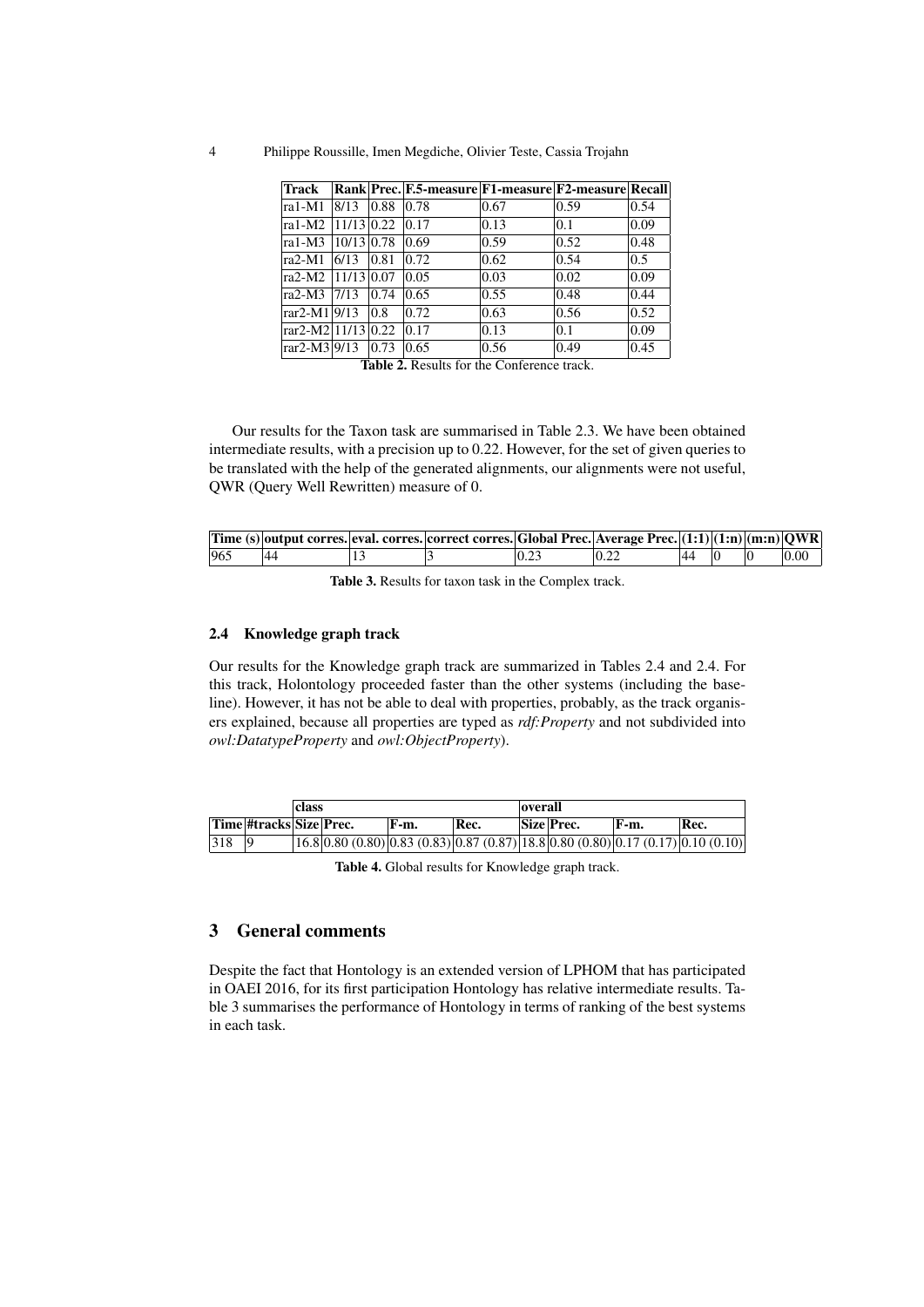| Holontology: results of the 2018 OAEI evaluation campaign |  |
|-----------------------------------------------------------|--|
|                                                           |  |

| <b>Track</b>                          |    |                                                                                                                                                                                                                                                                                                                                                                                                             | Time Size Prec. F-m. Rec. |      |                |
|---------------------------------------|----|-------------------------------------------------------------------------------------------------------------------------------------------------------------------------------------------------------------------------------------------------------------------------------------------------------------------------------------------------------------------------------------------------------------|---------------------------|------|----------------|
| $dark scope \sim old schoolrunescape$ | 23 | 42                                                                                                                                                                                                                                                                                                                                                                                                          | 0.75                      | 0.22 | $ 0.13\rangle$ |
| runescape∼darkscape                   | 38 | 62                                                                                                                                                                                                                                                                                                                                                                                                          | 0.93                      | 0.25 | 0.14           |
| $runescape \sim oldschoolrunescape$   | 35 | 47                                                                                                                                                                                                                                                                                                                                                                                                          | 0.62                      | 0.22 | 0.13           |
| heykidscomics~dc                      | 67 | 4                                                                                                                                                                                                                                                                                                                                                                                                           | 1.00                      | 0.10 | 0.05           |
| $marvel~\sim$ dc                      | 26 | 4                                                                                                                                                                                                                                                                                                                                                                                                           | 1.00                      | 0.21 | 0.12           |
| marvel~heykidscomics                  | 61 | 4                                                                                                                                                                                                                                                                                                                                                                                                           | 1.00                      | 0.11 | 0.06           |
| memory-alpha~memory-beta              | 26 | $\overline{c}$                                                                                                                                                                                                                                                                                                                                                                                              | 0.00                      | 0.00 | 0.00           |
| memory-alpha $\sim$ stexpanded        | 21 | $\mathfrak{D}$                                                                                                                                                                                                                                                                                                                                                                                              | 0.00                      | 0.00 | 0.00           |
| memory-beta~stexpanded                | 21 | $\mathfrak{D}_{1}^{(1)} = \mathfrak{D}_{2}^{(1)} = \mathfrak{D}_{2}^{(1)} = \mathfrak{D}_{2}^{(1)} = \mathfrak{D}_{2}^{(1)} = \mathfrak{D}_{2}^{(1)} = \mathfrak{D}_{2}^{(1)} = \mathfrak{D}_{2}^{(1)} = \mathfrak{D}_{2}^{(1)} = \mathfrak{D}_{2}^{(1)} = \mathfrak{D}_{2}^{(1)} = \mathfrak{D}_{2}^{(1)} = \mathfrak{D}_{2}^{(1)} = \mathfrak{D}_{2}^{(1)} = \mathfrak{D}_{2}^{(1)} = \mathfrak{D}_{2}^{$ | 0.00                      | 0.00 | 0.00           |

Table 5. Track results for Knowledge graph track.

| Track                         | Rank                |
|-------------------------------|---------------------|
| Anatomy                       | 14/14               |
| Taxon                         | 3/7                 |
| Knowledge graph 6/8 (overall) |                     |
| Knowledge graph 1/8 (classes) |                     |
| Conference                    | $ 9.1/13$ (average) |

Table 6. Global rankings for Holontology per track.

With respect to LPHOM, Hontology is a modular system that optimises the ontology structures in memory. As for LPHOM, we model and express the matching problem through a set of constraints (cardinality, structural, and coherence constraints) applied on the results of a pre-processing and exact matching steps. We do not have applied any threshold on the generated alignments. As expected, using an exact match on preprocessed entity naming and comments may improve precision in detriment of recall. With respect to these aspects, we plan to improve the criteria of selection of similarity measures and thresholds for our future participation, in particular with the aim of improving recall.

Other points include the fact that Hontology is a system designed to deal with holistic ontology matching at schema-level. Hence, it was not able to generated alignments for the tasks involving instance matching. We plan to implement instance matching strategies in future versions of the system. Furthermore, despite our optimisation over LPHOM, our system was not able to deal at all with the large ontologies in the Large-Bio and Phenotype tasks. We note, however, that we could deal with the Complex Taxon task in terms of volume because we do not treat the instances. We plan to address these points in the future.

With respect to the OAEI procedure, we focus on the tracks based on SEALS. However, as stated above, we have encountered problems for dealing with the incompatibilities of package versions in the SEALS dependencies. We have implemented a non-ideal solution and hope for the next evaluation this kind of issue will be fixed.

Finally, Hontology has been initially designed to deal with hoslistic ontology matching. However, there is no track in the campaign proposing the evaluation of such kind of